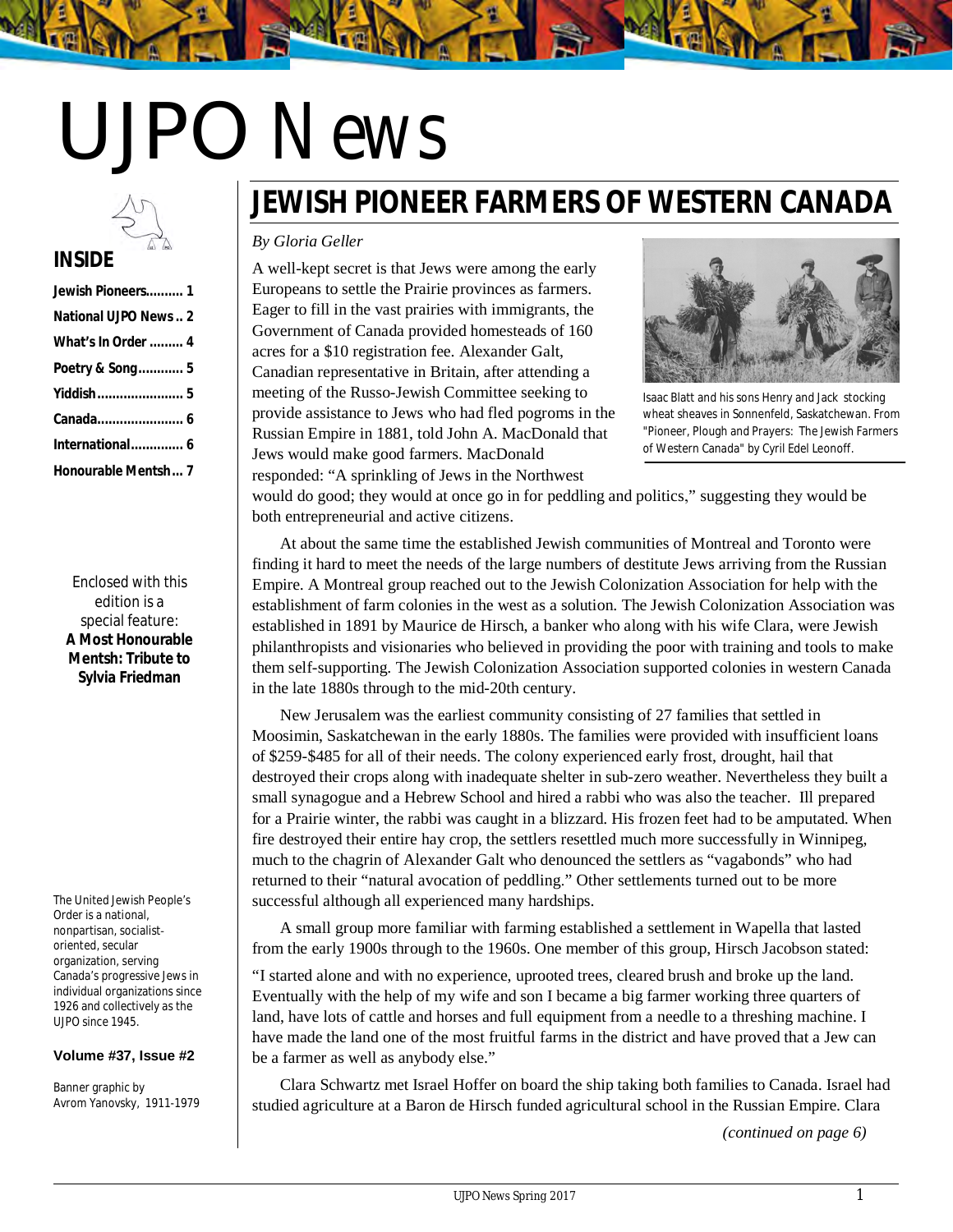# **NATIONAL UJPO NEWS**

# **FROM TORONTO**

### *By Julia Barnett, President UJPO-Toronto*

As usual, Toronto UJPO is busy and engaging in multiple areas. Below I report on our Alternative Shabbes events, other talks and forums, the Shule, Camp Naivelt, staffing developments, and other notable events and reminders.

**Alternative Shabbes Programs:** In March and April we held two events. On March 31 the discussion was about the **rise of Islamophobia, anti-Semitism and other forms of racism**. The event was well attended and participants engaged in small groups with a series of questions about experiences with and responses to the rise in all forms of racism. We have made links to a multi-faith group in Brampton who have come together in response to the dramatic rise of Islamophobia in their community. We attended the first meeting of the group, have signed a joint statement, and are looking forward to inviting them to be part of the Peace Tea at Camp Naivelt this summer.

 On April 28 a small enthusiastic crowd gathered for our Alternative Shabbes event MC'ed by Martin van de Ven, with the theme "**What's On Your Playlist"**. Participants were asked to bring a musical piece – whether song or orchestration – that resonated with them, play it for the audience, and initiate discussion. Some brought a CD, some brought music or YouTube on their smart phones, and a family member of the Jaeger-Blatts, visiting from Australia, brought his didgeridoo!

 After an introduction by Martin emphasizing the importance of listening, volunteers explained the reason for their selection, the impact it had on their or others' lives, and after playing the piece, there were questions and discussion. We were privy to a slice of our members' personal lives that we usually don't see during other meetings and social events.

 On May 26th we hosted a **pre-Pride Alternative Shabbes**, celebrating the publication of Coach House Press' book, "Any Other Way: How Toronto Got Queer". We were joined by editors John Lorinc, Maureen Fitzgerald, Rahim Thawer and several contributors to the book including Amy Gottlieb, Anu Radha Verma and Rachel Epstein (our new Executive Director).

**Third Seyder:** April also saw a well-attended annual Third Seyder, on April 15. (See the following article by Rachel Epstein for more details.)

**The Rise of Fascism – Israel in the Age of Trump:** On May 11, UJPO Toronto and Independent Jewish Voices cosponsored a talk by Lia Tarachansky, the Morris

Winchevsky School Education Director. In a well-informed and fascinating talk, Israeli-Canadian journalist Lia Tarachansky drew parallels to some of the characteristics of fascism outlined by Italian writer Umberto Eco and concluded with a discussion of



Lia Tarachansky, Morris Winchevsky School Education Director Photo: Sam Blatt

what she continues to see as reasons for hope amidst the global rise of ultranationalism and xenophobia. Her talk generated a lot of interest and discussion, and will be followed up by more conversations within UJPO-Toronto, as we continue to educate ourselves and map out a path for activism on issues related to Israel/Palestine.

**Shule:** The school has had many positive changes this year, culminating in the closing day on May 7. The plan was to have UJPO members Ester Reiter and Joyce and Hannah Wayne conduct a historical tour of Kensington Market, but the weather did not cooperate, so we did a virtual tour and a virtual picnic indoors. Our B'Nai Mitzvah celebration with six graduates is coming up on June 17. The students are working hard to prepare with their teacher, Izzy Waxman.

 Lia Tarachansky participated in a year-long seminar on Experiential Learning, and will, over the summer, re-design a multi-year curriculum to incorporate it into each lesson plan.

#### **Other important and noteworthy UJPO-Toronto news:**

The Camp Naivelt season is ramping up. There has been a community clean-up session and exciting programming planned, including a Music and Art camp. Programming includes an opening day on July 1 with a Progressive Feast, a cultural program with Min Sook Lee, bagel brunches with Judy Deutsch of Science for Peace and Stephen Lewis, and the annual Peace Tea on Sunday, August 6 (Hiroshima Day). Music camp runs from July 23-29, and Arts camp from August 7-12.

• At the office: Barbara Blaser has resigned from her bookkeeping role as of April 30. Maxine Hermolin will be retiring at the end of June. Maxine's Retirement Party will be held on June 3rd.(For more information call 416 789- 5502). *We will sorely miss these dynamic and hardworking women, both of whom have made invaluable contributions to UJPO over many, many years!*

• We have hired a new bookkeeper, Matt Hicks, who has been trained by Barbara and will sit on the newlyestablished Finance Committee. We have also established a Building Committee to work with the Executive Director to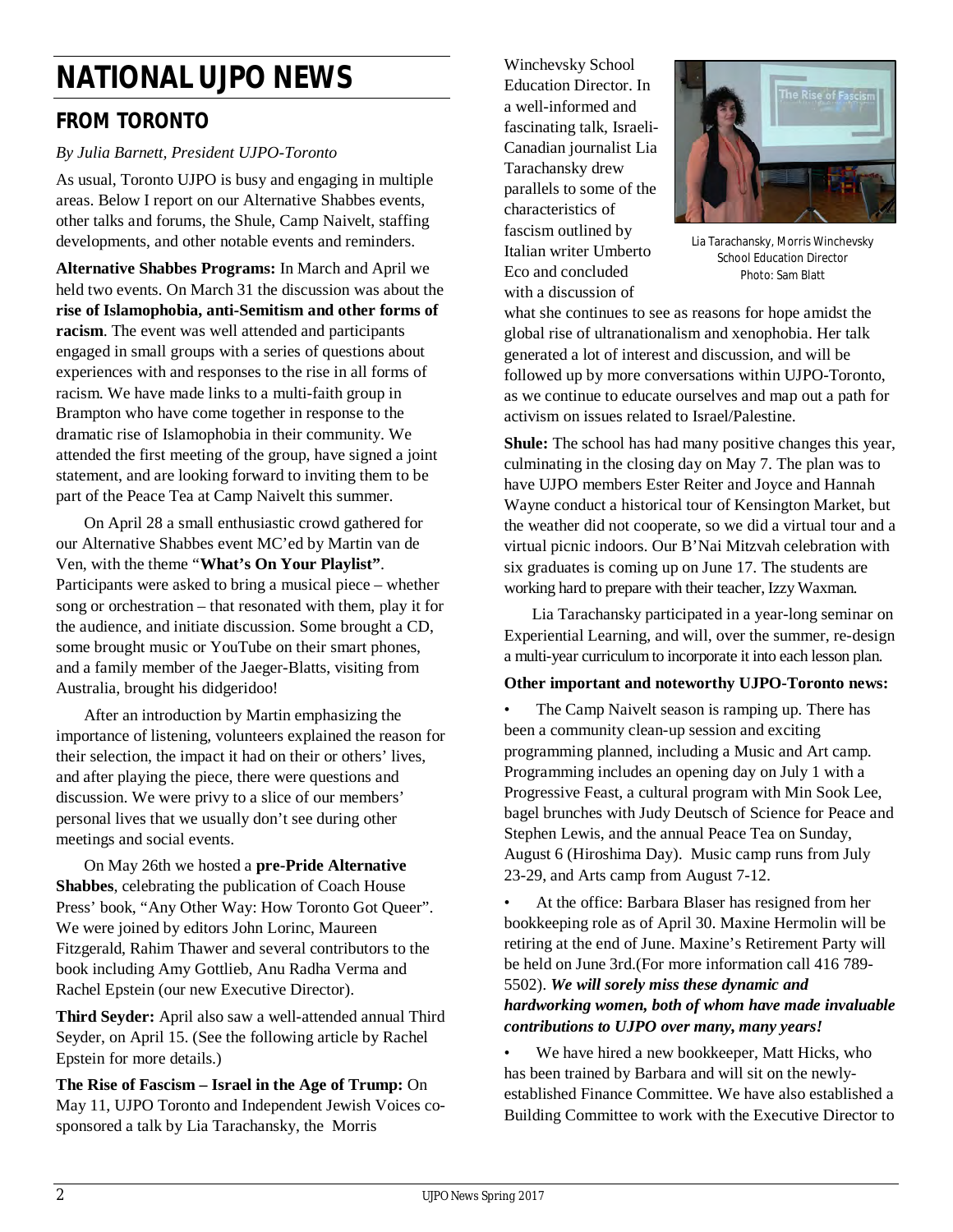ensure ongoing maintenance and upkeep of the Winchevsky Centre building.

• A new musical initiative spearheaded by Max Wallace is reintroducing music to UJPO Toronto since the demise of the Toronto Jewish Folk Choir. On May 18 the first gathering of interested participants met to sing, and to explore the potential forms in which singing will again become a significant part of our current and future yearlong cultural life. Its next gathering will be June 8th. Stay tuned for exciting developments!

The UJPO-Toronto Board continues to consider the five areas identified as priorities: Indigenous Rights; Anti-Racism; the Environment; LGBTQ issues; Israel and Palestine. We will be moving forward on some new strategic planning initiatives soon.

### **Third Seyder: Tikkun Olam 2.0 – Building Creative Solidarity**

### *By Rachel Epstein, Executive Director*

Over 200 people attended the 2017 UJPO/MWS Third Seyder on April 15, a mixture of UJPO members, Shule families and others seeking a secular, social justice-focused celebration. The theme this year was **Tikkun Olam 2.0 – Building Creative Solidarity**. Our aim was to celebrate the multitude of ways people here and around the world, in the face of rising hatreds, are expressing resistance and solidarity by speaking, acting, singing, dancing and protesting. We also wanted to bring focus to the five areas of work prioritized by UJPO members: solidarity with Indigenous peoples and struggles, anti-racism, the environment, LGBTQ issues, and Palestine and Israel. And we tried to integrate politics and culture, celebrating some of the great artists of our time, artists who weave social justice into the fabric of their work: Buffy Sainte-Marie, Bob Dylan, Leonard Cohen.

 This year we integrated some new elements – a Human Bingo game to encourage people to mingle, and the Sephardic custom, popular in Iran and Afghanistan, of whipping each other with green onions while singing *Dayenu*. The children from the Shule were joined by others to lead *Dayenu* and to ask the Four Questions.

 The current moment calls for new questions and new ways of doing things and we took the opportunity of the Seyder to pose some key questions:

**Building Creative Solidarity:** How do we build creative solidarity and connect the dots between issues and communities? What is working? What must we do differently? What are the next steps we can take together?

**Reconciliation:** How do we consistently, effectively and respectfully act as allies to Indigenous people in their



May Day march: Sahaj Blatt, Sam Blatt, Ronnee Jaeger Toronto. Photo: Errol Young

struggles for justice? How do we push Canadian governments to work in meaningful partnership with Indigenous people?

**Anti-Racism:** How can we honour Viola Desmond and all who have followed her, and confront anti-Black racism. both in our culture and within ourselves? How can we support groups like Black Lives Matter who are rejecting government tokenism in favour of real change?

**Palestine & Israel:** How can we support the movement of Jews and Palestinians, both here and in Israel, who work not only for an end to occupation but for a country where all have the same rights? How do we who are Jewish and care deeply about justice persuade other Jews to see the injustice that is happening in our name in Palestine?

**Environment:** Are we ready to leap in relation to the environment? Can we afford not to? What does this look like?

**Queering Our World:** How do we link LGBTQ2S struggles with other social movements in order to connect the dots between issues?

 We asked people to respond, both verbally and by adding to flipcharts we had placed on the walls. These comments will guide our ongoing reflections and activities.

 A huge thank you to all who worked so hard to make the Seyder happen, and to all those who brought it alive by attending!

# **FROM VANCOUVER**

### *By Carl Rosenberg*

The Peretz Centre for Secular Jewish Culture is the home of many lively cultural programs. I always enjoy the Friday morning Sholem Aleichem Speakers Series. Recently writer and editor Martha Roth gave an excellent presentation on the American Jewish writer Tillie Olsen, "How Much is Enough? Tillie Olsen and Scarcity." Martha (who was active in *Outlook* as both writer and editor) read from and discussed Olsen's stories, which often portrayed oppression and poverty. Martha knew Olsen personally, and gave a vivid description of her life, which was one of activism as well as literature.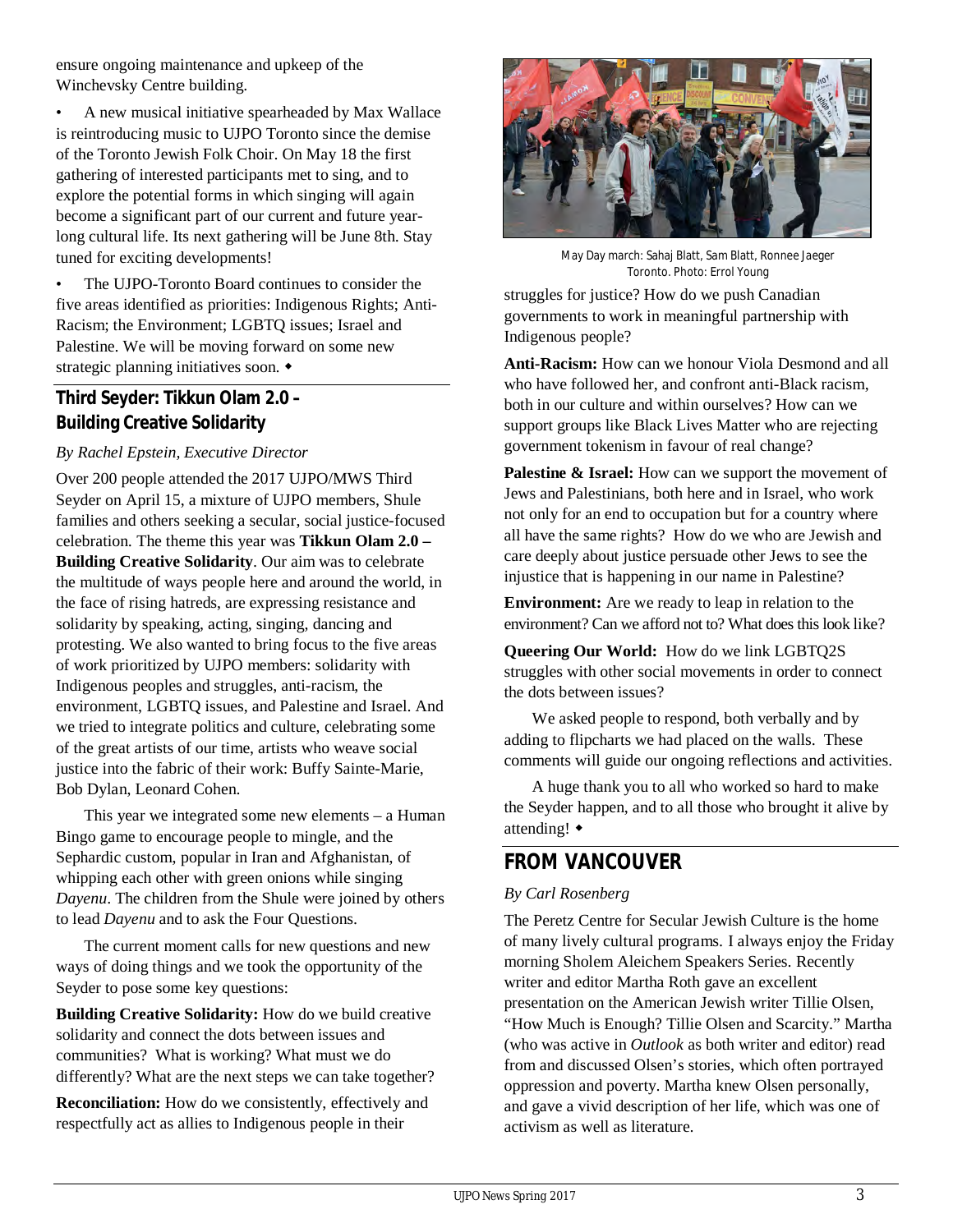I also enjoy the Fraytik Tsu Nakht (FTN), the Peretz Centre's monthly secular shabbes gathering, with its readings, songs, potluck dinners and presentations. Two recent ones stood out for me. Paul Zysman, an active member of the Peretz Centre and a child survivor, showed slides of his recent visit to Warsaw, the city of his birth. Another Peretz regular, musician David Skulski, told us about Salomone Rossi and the Jews of Italy. Rossi (ca. 1570 – 1630) was an Italian Jewish composer and violinist, and a transitional figure between the late Italian Renaissance and early Baroque.

 As always, the Peretz Centre had a wonderful Community Passover Seyder, featuring its own secular *hagaddah*, a Holocaust memorial service, the Vancouver Jewish Folk Choir's Peysakh repertoire, and a delicious traditional Peysakh meal.

 One event in which I was involved was a panel discussion on April 9, held at the Peretz Centre, organized by Independent Jewish Voices-Vancouver on the subject of "Israel, Canada and Me in the Age of Trump." Ably moderated by IJV member Stephen Aberle, the discussion featured four progressive Jewish speakers reflecting on what is being done to resist oppressive policies in all three countries, and the speakers' own involvement with these issues.

 All four speakers were excellent: Eviatar Bach, a physics and computer science major at the University of British Columbia, active in the UBC Social Justice Centre and Progressive Jewish Alliance campus groups; Dr. Shayna Plaut, Research Manager of the Global Reporting Centre and Adjunct Professor in International Studies, Simon Fraser University; Ofira Roll, born and raised in Israel, a PhD candidate in Education at UBC; and Rabbi Susan Shamash, recently ordained by ALEPH: Alliance for Jewish Renewal, and a retired lawyer and active member of Or Shalom Synagogue. (For a more detailed summary of their views, see my preview article, "Jewish values in Trump era," *Jewish Independent*, March 24.)

# **FROM WINNIPEG**

### *By Henry Shorr*

Here are happenings for UJPO Winnipeg:

• Long time UJPO member Harry Rosenbaum passed away on May 6. He was a *mentsh* who touched the lives of many people and will be missed by them. His obituary is at: http://passages.winnipegfreepress.com/passage-details/id-245734/ROSENBAUM\_HARRY

• The UJPO Book club met on April 23, 2017 and discussed the book "In the Garden of Beasts – Love, Terror, and an American Family in Hitler's Berlin" by Erik Larson. The next meeting is on June 11. The group will be watching the video "Open Bethlehem".

UJPO Winnipeg, with the generous donation of the Zuken Foundation, is three quarters of the way through the lecture series "Jews in Space" with Dr. Itay Zutra. The last lecture will be on Contemporary American Jewish Culture – the Post Diaspora Perspective.

• On April 25, UJPO and the Sholem Aleichem Community co-sponsored the commemoration of the 74th anniversary of the Warsaw Ghetto Uprising. The event was titled "Honouring Resistance – Vilna and Warsaw: Heroism and Sacrifice". The program included songs from the ghetto and by the partisans, with the North End Jewish Folk Choir, and soloists, a narration featuring guest Harry Nelken, and a memorial candle lighting. UJPO Winnipeg has been commemorating the Warsaw Ghetto resistance since 1945.

• Our annual barbeque and windup will be held on June 15.

• Henry Shorr is stepping down as chair of UJPO Winnipeg on June 15 after almost six years in this role. The board is trying to recruit new executive members and devolve some of the many roles of the chairperson.

We have three new members.  $\triangleleft$ 

### **FROM HAMILTON**

#### *By Lyn Center*

On April 2 UJPO members and friends met in Hamilton at the home of Gloria Geller and Carolyn Lehman. Gloria spoke on "Jewish Pioneer Farmers of Western Canada". It was so engrossing that we asked her to share it with *UJPO News*. It starts on page 1 and continues on page 6.

 Our next "schmooze and nosh" will be held at the home of Paul Weinberg and Cathy McPherson, and will feature Ronnee Jaeger and Sam Blatt who will speak about their thoughts on Israel and their recent departure. The theme will be: "Where we are here, where they are there."  $\bullet$ 

# **WHAT'S IN ORDER**

### **Mazl Tov**

- To David Abramowitz on receiving the Ben Shek Social Justice Award at our Annual Third Seyder
- To Harriet Zaidman for receiving the well-deserved Outstanding Teacher-Librarian of the Year Award, from the Manitoba School Library Association

• To Roz Usiskin who has a new great grandson named Laurence (after Larry), born May 1 in Victoria to her granddaughter Jana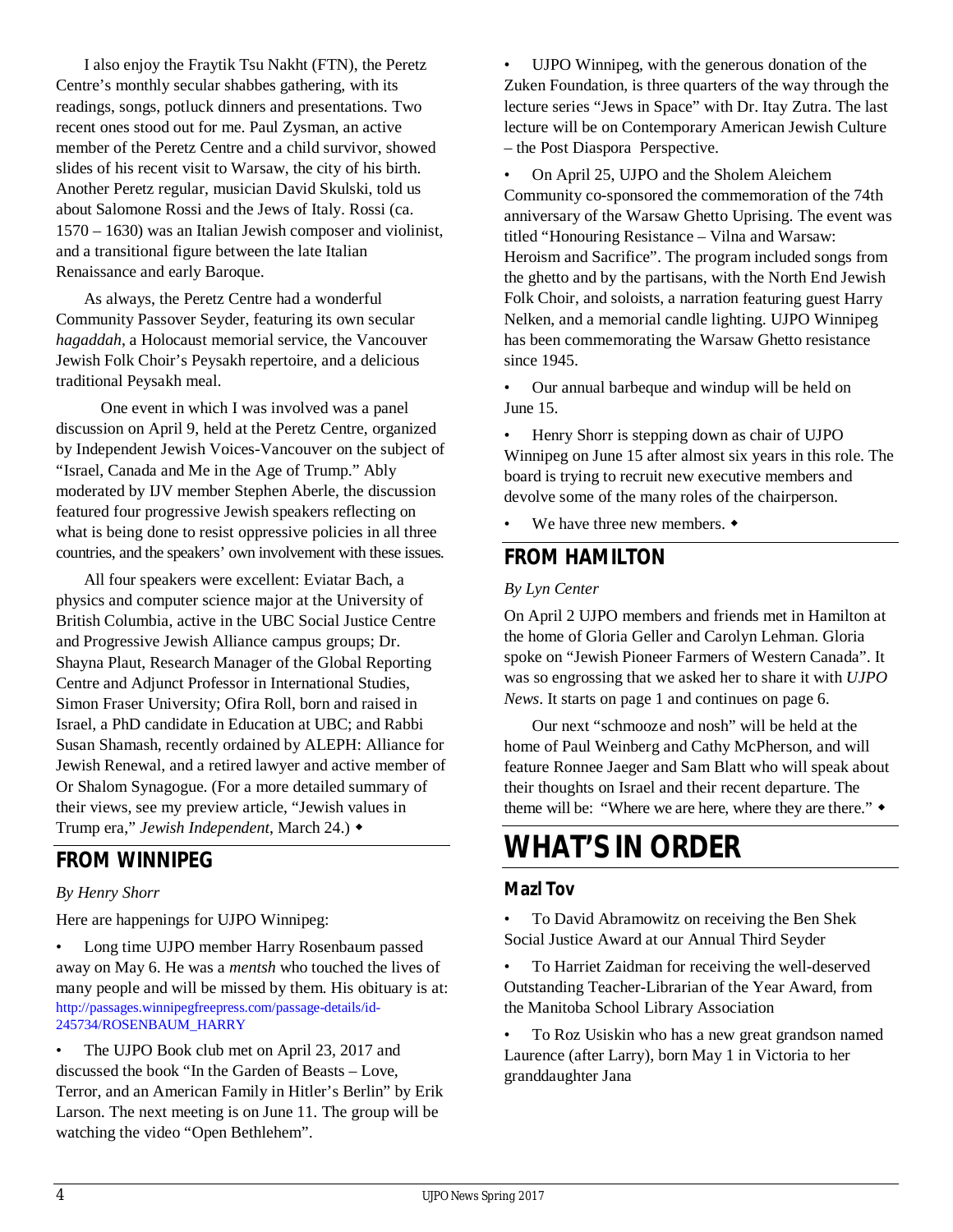### **Condolences**

• To Gary and Stuart Lubin on the passing of their brother, Michael Lubin

To Rhonda Sussman on the passing of her partner, Howard Tessler (both were previous UJPO members)

• To Dora Rosenbaum on the passing of her husband Harry Rosenbaum (May 6)

### **Speedy recovery**

• To John Williams, who is recovering from a shoulder operation. John has been our regular political cartoon contributor for the last three years, and is also a member of Union Art Service.

• To Bea Levis, who at age 98, fell recently and broke her nose and some ribs – lucky it wasn't worse!

# **POETRY & SONG**

*Ed***.** *Note: This column of poetry and song was begun by Dan Meaney, who regularly contributed songs of resistance, labour and union. The editors of UJPO News are continuing this tradition in his memory.*

# **There Is Power in a Union**

# **By Billy Bragg**

There is power in a factory, power in the land Power in the hands of a worker But it all amounts to nothing if together we don't stand There is power in a union

Now the lessons of the past were all learned with workers' blood

The mistakes of the bosses we must pay for From the cities and the farmlands to trenches full of mud War has always been the bosses' way, sir The Union forever defending our rights Down with the blackleg, all workers unite With our brothers and our sisters from many far off lands There is power in a union

Now I long for the morning that they realize Brutality and unjust laws can not defeat us But who'll defend the workers who cannot organize When the bosses send their lackeys out to cheat us?

Money speaks for money, the Devil for his own Who comes to speak for the skin and the bone What a comfort to the widow, a light to the child There is power in a union

The Union forever defending our rights Down with the blackleg, all workers unite With our brothers and our sisters from many far off lands There is power in a union 



*The Confederation of Canadian Unions (CCU) took on the toughest struggles fighting for workers' right to organize and strike*.

*There Is Power in a Union lyrics © Sony/ATV Music Publishing LLC*

*Ed. Note: "There Is Power in a Union" was written by Joe Hill in 1913. This version, with different words, was recorded by Billy Bragg for his album "Talking with the Taxman About Poetry"*.

https://www.google.ca/search?q=There%27s+Power+in+a+Union+ly rics&ie=utf-8&oe=utf-8&gws\_rd=cr&ei=LJsKWdGaF4LjwTwyqD4Bg

# **YIDDISH**

# **National Yiddish Book Center Receives Grant to Further Its Cultural Preservation Efforts**

### *By Miranda Cooper, Tablet, May 3, 2017*

With the help of a major grant from the National Endowment for the Humanities, the Yiddish Book Center in Amherst, Massachusetts, has new resources to put toward its honorable mission of preserving and showcasing Yiddish literature and Jewish history. The \$170,000 award, which could include up to \$100,000 in additional matching funds, will support the Center's Wexler Oral History Project, an online archive of video interviews about Yiddish, as well as Jewish language, history, and culture. The videos, available in excerpted format on the center's website, chronicle the lived experiences of people from all walks of life who have a story to tell about *yiddishkayt*. Some are in Yiddish; others are in English. The project, which was founded in 2010, currently includes more than 700 interviews.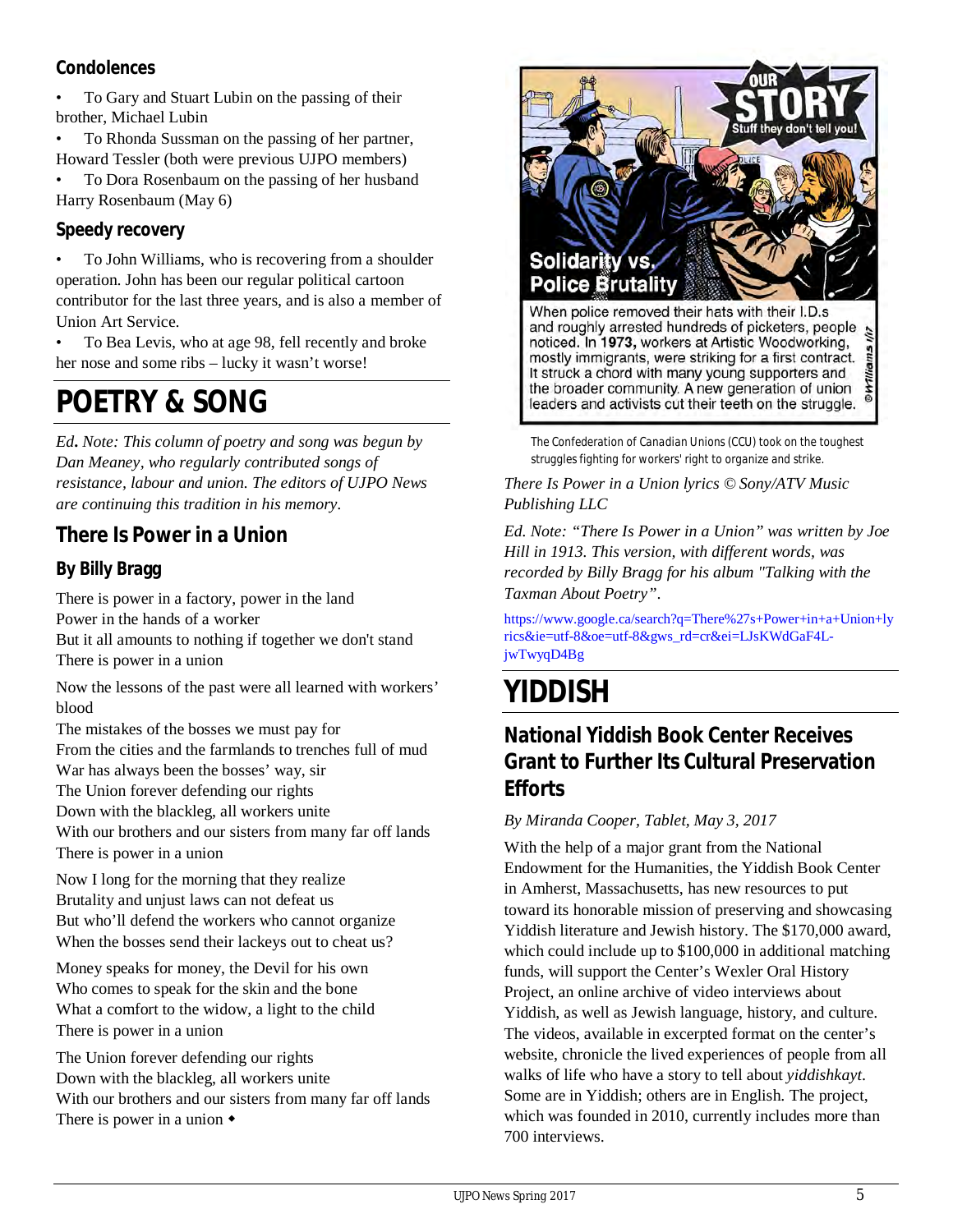The Yiddish Book Center, located in Amherst, Massachusetts, was founded in 1980 by Aaron Lansky in order to preserve a vast number of Yiddish texts that would have otherwise been forgotten or discarded. The Center has since saved over a million Yiddish books, and is committed to sharing the rich world they contain with scholars and visitors through conservation, translation initiatives, language and culture educational programs, exhibits, and much more. In 2014, the Center was awarded a National Medal for Museums and Libraries, the nation's highest honor for such institutions, at a White House ceremony.  $\bullet$ 

#### *Ed. Note: This article has been abridged for publication.*

http://www.tabletmag.com/scroll/231932/national-yiddish-bookcenter-receives-grant-to-further-its-cultural-preservation-efforts

# **CANADA**

*(Continued from page 1)* described their arrival in Lipton, Saskatchewan in May 1905 dressed for warm weather to find the ground covered in snow, a strong prairie wind blowing. There was no road or trail to follow, only dense shrubbery and trees and the sound of coyotes howling. The family purchased a pair of oxen, a cow, wagon and farm equipment. Their sod hut was built five feet down into the ground and four feet above ground. Their closest neighbour was four miles away. Clara also described the beauty around them, the animals, birds, prairie sky, clear clean air. When they lost their home to fire the family moved to Hoffer where Israel, his father and brother settled. Clara describes a trip Israel made to get a mare and colt. He and his friend walked 50 miles to Estevan and took the train to Hirsch. On their way back they took turns riding the mare. They got caught in a blizzard, were blinded by ice particles but survived, unlike two children who died a few yards from their home.

The Vickar family, three brothers and a sister were among a group of twenty-two who chose land in North Central Saskatchewan around the Carrot River. The group worked for other farmers, cut and hauled wood to town, helped build a bridge over the Carrot River. When a post office was introduced in 1907 they wanted to call the post office Jewish Bridge, but thinking the Postmaster General would not agree they named the new post office Edenbridge (*Yidenbrik*), meaning "Jew's bridge" in Yiddish. A member of the group, Mike Usiskin, (brotherin-law of immediate past president of Winnipeg UJPO, Roz Usiskin) wrote (as translated by his niece, Marcia Usiskin): "from the turmoil of London to the deathly silence of the forest… the call of the land pulled us strongly…We were young and strong and afraid not of hard work…When could we have dreamt to own such vast lands – imagine 160 acres. We are all poorly dressed in patched overalls, we smoke cheap tobacco. We are all one family, without false ideas, no wealthy classes at present."



Members of the Vickar family served as reeves of the local municipality, one was the first Justice of the Peace and another served in the Saskatchewan legislature. There was a school, community centre, a library and there were Jewish teachers of Hebrew and Yiddish, a dramatic society, debating teams and periodicals in the community.

The 1930s devastated many of the farming communities of the Prairies, with 247,000 residents including Jews leaving after experiencing drought and a massive grasshopper infestation which caused \$30 million in crop damage. Others prevailed well into the 1960s and beyond. Their accomplishments include the introduction of modern farming methods, involvement in the formation of the cooperative movement and wheat pools, involvement in civic affairs and the early establishment of a strong Jewish cultural and social life.

*Gloria Geller lived in Regina for over twenty years where she taught in the Faculty of Social Work, University of Regina. She now lives in Hamilton*.

# **INTERNATIONAL**



By J.G. Kempkes, with thanks to Union Art Service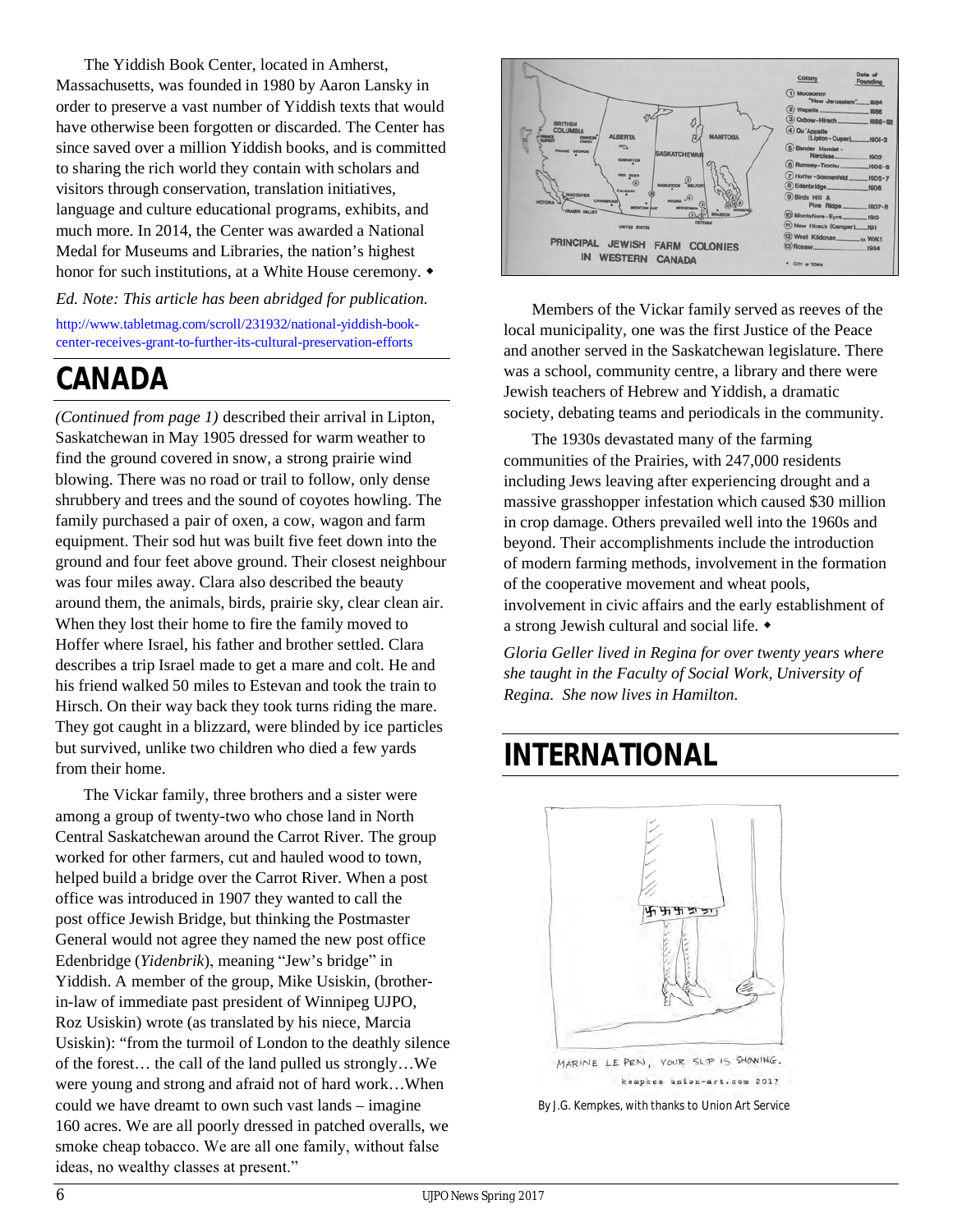# **A MOST HONOURABLE MENTSH**

# **Sylvia Friedman – 1928-2016**

### **By Michael Friedman and David Abramowitz**

SYLVIA (TZIVIE) LILLIAN JACKSON, the youngest child and only daughter of four children to Sonja (Sarah) and Maurice Jackson in Winnipeg, was born on October 5, 1928. Her parents fled to Canada from eastern Europe's political strife, chronic poverty and rampant anti-Semitism. Photo by Michael Friedman

Tragedy struck one week after Tzivie's birth when her father, a Canadian National Railway's

locomotive painter, took gravely ill and died due to severe lead poisoning; in a six-month period five of his colleagues also died from handling the extremely toxic paints and materials.

As Sonja was now a widow and single mother, her oldest son Alec (12) had to find work for meager wages. Life was an existential crisis through the 1929 market crash, the great depression and World War II. With determination, love and the help of extended family, neighbours and friends they survived and Tzivie had relatively happy school years, never complaining about her early years. The only thing she missed was the father she never knew. In spite of economic hardships, she flourished at school graduating with honours. There were no qualms when funds were found for her piano lessons. She loved language, music and theatre, read voraciously and was boundlessly energetic, showing great athletic ability for one of her diminutive physical stature. At school Tzivie was an eager member of the choir, involved in many of the drama productions, and loved creative writing. Her *mameloshn* (mother tongue) was Yiddish – her first home language, and thus always was passionate for Yiddish literature, poetry, song and history. Her bilingual upbringing was very supportive of the creative things that she found most alluring and it explains where the roots of her later undertakings took hold.

During WWII, her brothers enlisted in the Canadian Armed Forces and post-war they settled in Vancouver. So, after Tzivie finished her schooling in Winnipeg, she and her mother moved by train to Vancouver in 1948 to join them. Her first job was secretarial and, after her brothers established a toy distribution firm, she worked in their office.

In those early Vancouver days her brother, Soli, introduced her to her future husband, Searle Friedman; they married in 1951. She thus learned of the activities of the Peretz Shule and the UJPO, the Peace Movement and National Federation of Labour Youth. She very quickly and enthusiastically became involved in many of the associated political and creative activities. Most memorable were her theatrical performances in the Peretz and UJPO Drama Workshops which produced serious theatre productions by venerable Yiddish playwrights such as I.L. Peretz, Sholem Aleichem, Friedrich Wolf, Bernard Kops among others. Sylvia performed and starred in such plays as Bontshe Shvayg, The Pious Pussy Cat, Professor Mamlock, Tevye and His Daughters, and Hamlet of Stepney Green.

Between 1954 and 1960, Sylvia bore Michael, Robert and David. Raising them was no small feat, yet she remained active and the kids were usually nearby to experience the goings-on. She, Searle and the recently born Michael attended the Paul Robeson Peace Arch concert in 1954, organized by the United Mineworkers Union. This in turn inspired Sylvia and Searle and Searle's younger brother Perry to organize Pete Seeger's first concerts in Vancouver. They also organized concerts for composer and folk singer Earl Robinson and other progressive performers. This helped the artists sustain a living for both Seeger and Robinson, as each had been "blacklisted" by the House Unamerican Activities Committee. The Friedman household became the Vancouver whistle-stop in a chain of similar locales across North America for other "blacklisted" American artists in need of work, given that their blacklisting had shut down many of their normal employment opportunities.

Searle, having harboured a desire to study choral conducting and vocal technique, left in 1964 to study at the Deutsche Hochschule für Musik "Hanns Eisler" in East Berlin (German Democratic Republic). Sylvia and the children were able to join Searle in Berlin seven months later. Among the many arrangements that had to be in place was a new vocation for Sylvia as a radio broadcast journalist. She took to her new career like duck to water, working in the North American Department of Radio Berlin International (RBI). She wrote stories daily and also interviewed many visiting artists, musicians, actors and dignitaries. Sylvia, Searle and their sons were often called upon to act in radio plays (some on Holocaust themes.) The international RBI employees included those banished from their homelands, some displaced and many ex-pats, who ended up in Berlin. A natural organizer, Sylvia brought them all together, encouraging them to participate in a yearly bazaar or exhibit their artistic creations, or present some unique skills. It was a lively and lovely way to bring "the world" together.

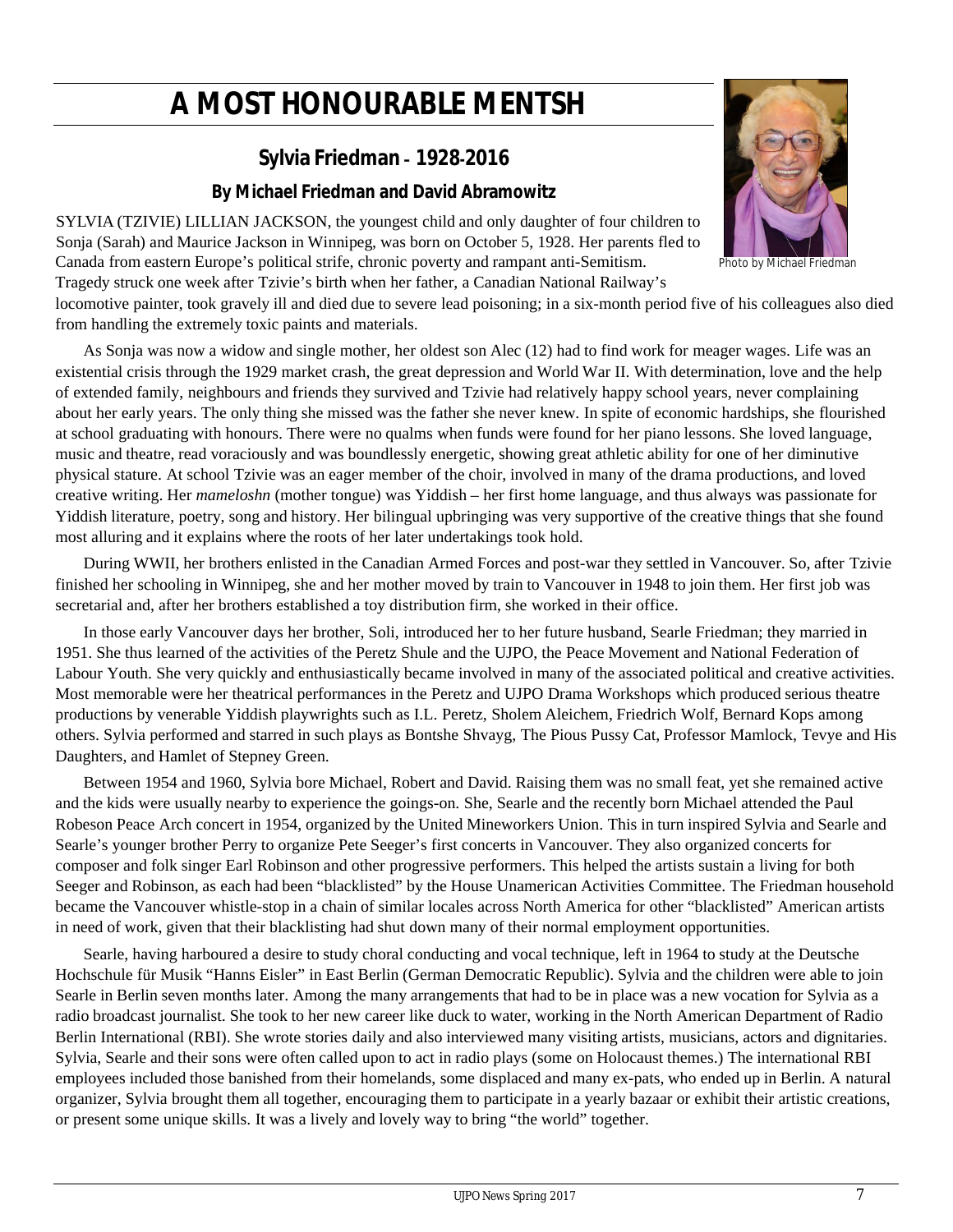On finishing his studies in 1970 Searle and the family moved to Toronto; he accepted the project to rebuild the Toronto Jewish Folk Choir. Sylvia joined the choir and became a driving force in the Toronto Ensemble Theatre (TET). Sylvia's theatrical endeavours were not limited to the UJPO's TET. Her brother-in-law, Perry Friedman, was commissioned to write and produce a professional pro-union production at Toronto's Jane Mallet Theatre. He hired a 16 piece orchestra, comedians Don Harron and Dave Broadfoot (Sylvia's colleague in the early days of the Vancouver UJPO Drama Workshop). It featured Sylvia and David Abramowitz as the narrators of the multi-media presentation titled "Employable You!" – a tribute to the advantages of and significant advances unions have made in improving the wages, benefits and living standards of their worker-members.

Sylvia's cultural experiences in East Germany led to her arranging for the UJPO to bring legendary Holocaust survivor, singer and entertainer, Lin Jaldati and her accompanist husband, Eberhard Rebling, to Canada for concerts sponsored by the UJPO, the major one in Toronto's Koerner Hall of the Royal Conservatory of Music.

In 1973, Sylvia took another career opportunity when Joshua Gershman offered her the position of managing editor of *Canadian Jewish Outlook*. Bringing her creativity and new ideas to the magazine, she quickly learned what it took to keep a small independent progressive Jewish magazine afloat and she set about drumming up many new subscriptions. After Gershman died, the magazine was solely in her hands. Receiving the opportunity to teach music at an alternative high school, Searle moved to Vancouver. In 1979 Sylvia and the family followed, taking the running of *Outlook* with her where she set up the new office in the Peretz Centre building.

With her as managing editor, Ben Chud and Henry Rosenthal became co-editors. She managed the magazine for 43 years and every issue was a proud achievement. The magazine's last editor, Carl Rosenberg, began as a volunteer, rising to assistant editor under Rosenthal, and finally becoming its editor after Rosenthal's death in 1998. *Outlook* Magazine was the crown of Sylvia's cultural achievements.

She continued to be active beyond the magazine, becoming member number one in Searle's newly founded Vancouver Jewish Folk Choir in 1980 (some jokingly referred to her as its assistant conductor). She helped keep theatre productions at the forefront at the Peretz Centre with the Peretz Players. She played a key role in assisting Lynna Goldhar Smith with the award winning Jewish Young People's Theatre. Consistently on the Peretz Board of Directors, she was twice the Vice-President of the Vancouver United Jewish People's Order and she helped organize the Peretz Seniors, the wonderful *Fraytik tzu Nakht* pot lucks with interesting speakers and entertainers. She also booked the Peretz Centre's Hall rentals, yet always found plenty of time to spend with her family and friends.

She worked tirelessly in the cause for social justice, was a staunch feminist, and believed fervently that peace and understanding were not only possible but also desirable between people of Jewish and Palestinian background.

Sylvia managed *Outlook* right to its last issue in May, 2016. In June, she sang in the Vancouver Jewish Folk Choir's Annual Spring Concert, the final season concert. Shortly thereafter she was diagnosed with cancer and on December 22, 2016 she died peacefully. At 88 years of age the candle went out on an amazing and creative lifetime of devotion to her family and friends, and the causes of peace, justice, universal understanding and saving our planet.  $\bullet$ 

### **Sylvia in Winnipeg By Roz Usiskin**

The other day, reviewing memories, I scanned some pictures of our early days in Winnipeg's Yiddish socialist movement. In 1947 Leibl Basman, principal of the Sholem Aleichem Shule and leading member of the newly formed UJPO, gathered together a group of 40 young people and produced S. Halchin's "Bar Kochba" the Playhouse Theatre. This was of major significance because the production, staged in a major venue downtown, was performed totally in Yiddish by young people in their teens and early twenties. In the cast photo, with all in elaborate costumes, Soli and Sylvia Jackson are in the front row.

This was probably Sylvia's first foray into the left wing movement having been schooled at the Talmud Torah, (Winnipeg's traditional religious school) soon followed her brother Soli who was already a "leftist". After the production, as did many other "would be actors", Sylvia became an integral, active member of UJPO Winnipeg taking part in such activities as our choir and drama club.

Thereafter, our friendship deepened especially when Sylvia married my school friend Searle. I fondly recall our many visits. Though they were then in Vancouver, they often traveled by car with their three sons stopping in Winnipeg for a few days on their way to Toronto or coming back from Germany, or Outlook's first National convention at our Winnipeg Beach cottage, or the number of times I went to Vancouver staying with Searle and Sylvia and later with Sylvia, and UJPO's National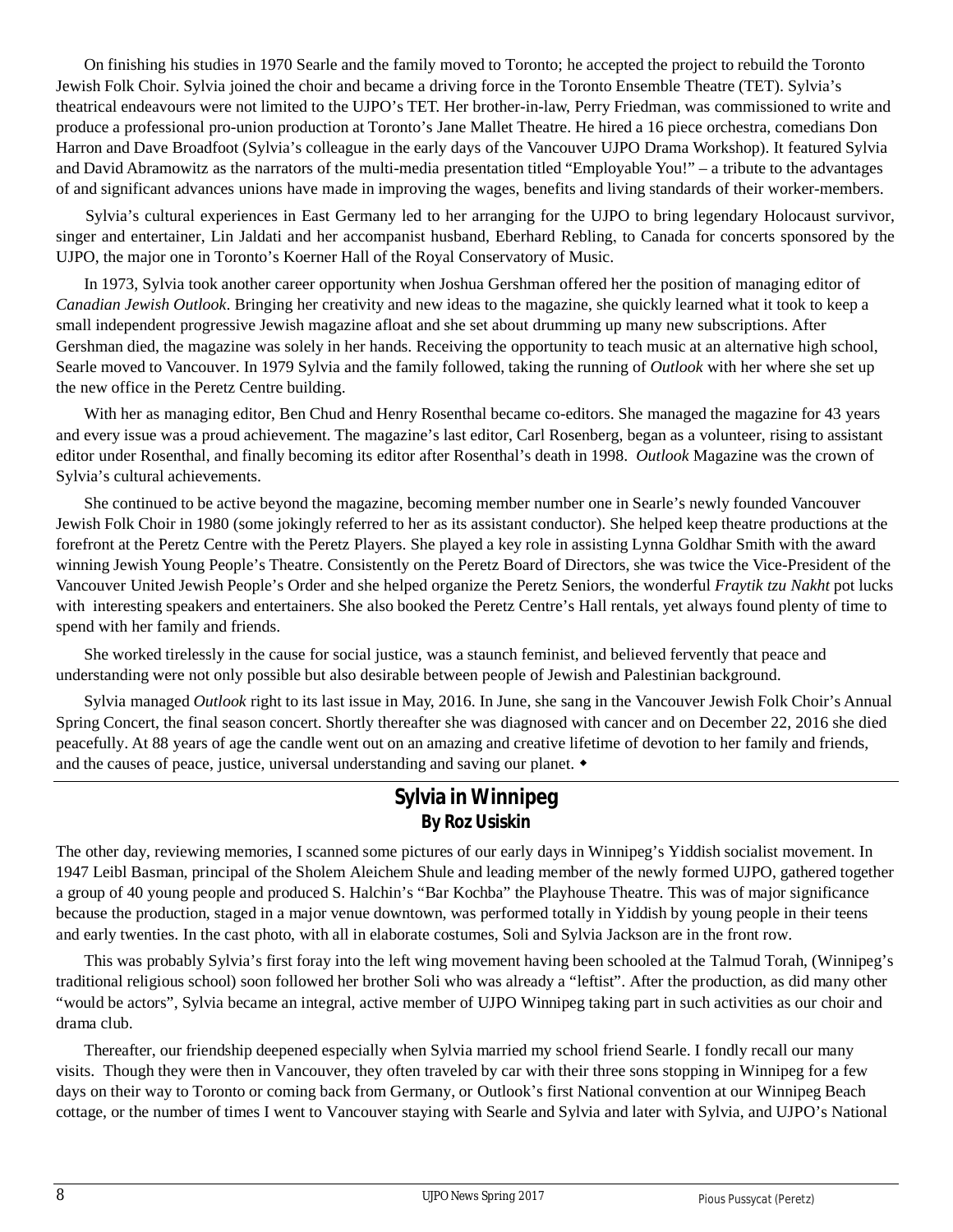Board Conventions in Toronto. Later, we vacationed together in Puerto Vallarta with Lee and Hi Shechter, joined on occasion by Maxine. And of course, our work with Outlook over these many years bound us even closer together.

 I have lost a dear friend but Sylvia has left me with wonderful memories of a friend who lived her life with honesty, integrity, dedication, enthusiasm and always with a smile on her face. I honour her memory.  $\bullet$ 

### **A TALE OF TWO FAMILIES By Barbara Blaser**

Upon arrival in Toronto Sylvia dug right in and joined all the groups and committees to which she was able to commit while being very dedicated to the Toronto Jewish Folk Choir. She never wavered from her interest in all the work that was going on in the UJPO at that time and her strong political points of view.

In the 1970's our family and the Friedman family spent a lot of time together, sometimes going to Bo Bo's for Chinese food and then for ice cream (which we shouldn't have, as we later realized). We had wonderful discussions believing we could solve world problems. Unfortunately, we did not.

Both families were very adventurous. When Searle's brother Perry and family arrived, we all decided to spend a Thanksgiving weekend together. We rented some cabins, packed up our families, took food, clothing, games, books, and anything else we could think of and headed to Minden, Ontario. It was cold, rainy, and between us, we had nine young children to keep busy!

Cooking was quite an adventure; Sylvia and I became very resourceful. How to cook a huge turkey on a wood burning heater in the centre of one of our cabins? We actually did it and it was the weekend food highlight.

Michael decided to take a boat ride in the lake, in the rain. The old boats hadn't been checked over, as he discovered in the middle of the lake, and the boat (with a hole in it) was taking on water. So we all yelled, "Michael, row the boat ashore," which he did and we still talk about it when we see him.

# **SYLVIA, A DEAR FRIEND AND FELLOW TRAVELER By Maxine Hermolin**

My friendship with Sylvia was a genuine treasure that encompassed family connections and community and the sharing of culture and values.

### **At** *Outlook*

I had the privilege of working with Sylvia when the *Outlook* and *Vochenblatt* (the progressive Yiddish/ English Canadian Jewish weekly newspaper) were in Toronto. This included Joshua Gershman, the beloved *Vochenblatt* editor and Karen Levine working on the newspaper's archives. Seeing Sylvia in action was impressive – organizing the content of the magazine, handling the subscriptions, overseeing the archive project – basically running it all.

**An aside:** After Sylvia and *Outlook* moved to Vancouver, we had phone chats and compared notes about the activities at the Peretz and Winchevsky Centres; given our similar roles, we had lots to talk about.

**Travels with Sylvia:** Sylvia and I took our trip of a lifetime – a Mediterranean Cruise. In Barcelona, before we boarded the cruise ship, Sylvia, aged 80, fell at Gaudi Park and we spent the day in the hospital where a cast was put on her broken wrist. It didn't deter her – although she was disappointed that she couldn't swim in the pools on the ship. We didn't miss a beat – excursions every day in France, Italy, Greece, Croatia – a dream vacation! Back on the ship we did everything – movies, spectacular concerts and of course, fine dining.

Then, when Sylvia was 85, we took a Danube River Cruise – cobblestone roads, busy itinerary and again, she was unstoppable. We visited Vienna and Budapest and met interesting people from all over the world. It was an exceptional treat to have been able to travel with Sylvia and share those incredible, unforgettable experiences I will always treasure.

In that tiny little package was quite the ball of fire. Sylvia was a going concern, never stopping, never losing energy, always thinking, working, doing – in her job, for her family, for her friends. It was non-stop action and giving.

Sylvia's positive outlook, boundless energy and drive were characteristics that kept her active and which influenced and inspired all around her. Ever present was her warmth, compassion, generosity, intelligence, wonderful sense of humour and her strong sense of justice.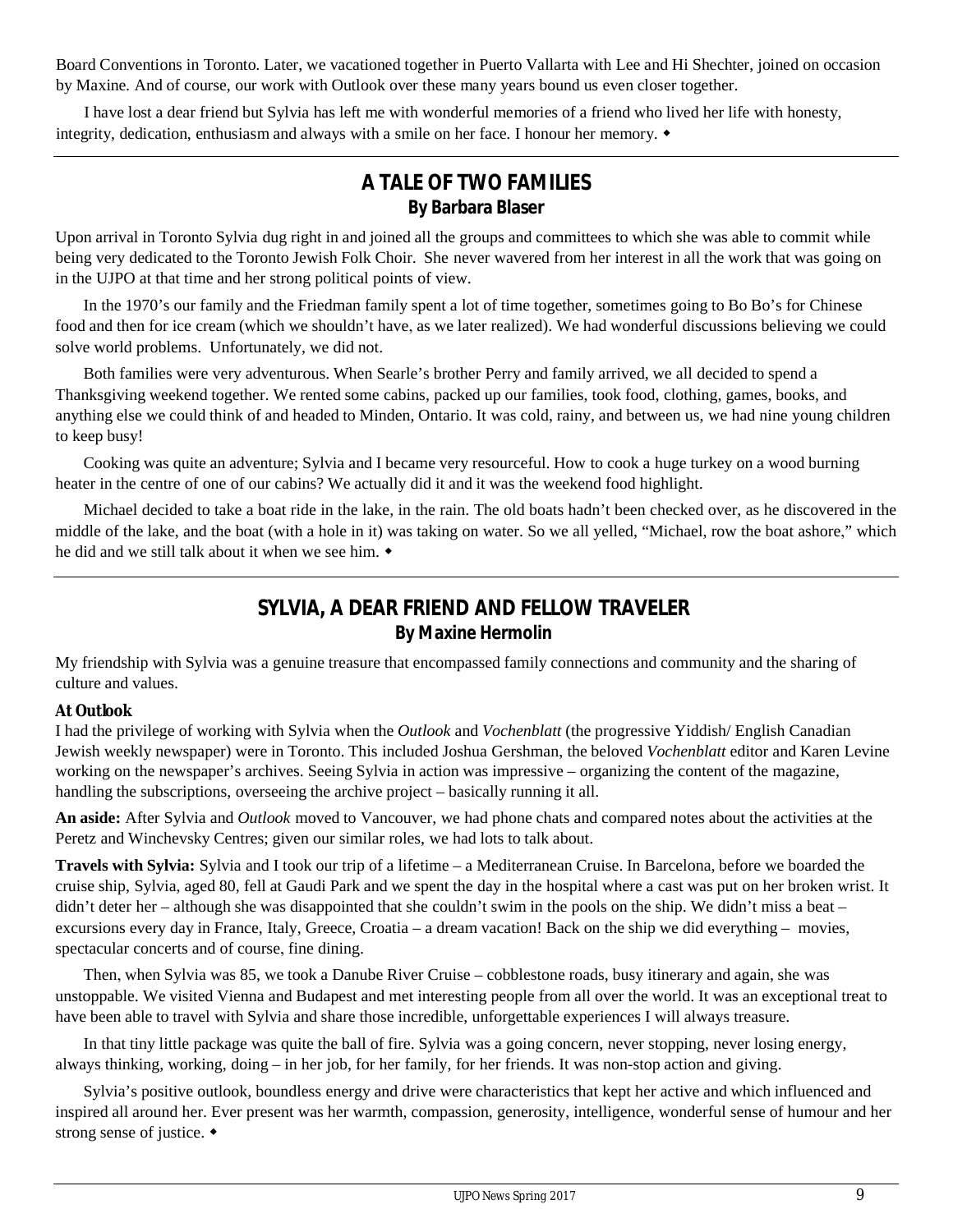### **GOODBYE, SYLVIA By Carl Rosenberg**

It's not easy to say goodbye to Sylvia, given how much she was a part of all our lives, on a group level, in her immense work over many years as managing editor of *Outlook* magazine, and for me personally.

I became involved in *Outlook* over twenty years ago, and Sylvia, as managing editor, and Henry Rosenthal, our late editor, were my friends and mentors. I owe a lot to them both, and learned from them in many ways. It was Sylvia whose influence I especially absorbed, because of our day-to-day work together for so long.

Sylvia continued as managing editor when *Outlook* moved to Vancouver – in *Outlook*'s new location this was a major factor that enabled *Outlook* to continue for so long. Later, Sylvia oversaw another transition – its move to temporary quarters while the new Peretz Centre was constructed, and then its return to the new Peretz Centre.

Sylvia played a pivotal role in *Outlook*, in addition to her day-to-day work in so many functions, from editing to managing subscription lists to dealing with finances. In the process of putting out the magazine, from editing to production, she always provided a much-needed perspective. In our discussions, not just between the two of us, but with everyone involved in the magazine (especially in recent years our Vancouver Associate Editor, Martha Roth), she often helped find just the right solution to whatever problem we faced, whether articles under consideration or the choice of a particular piece of cover art.

Another thing I loved about Sylvia was her sense of humour. We had a lot of laughs together, often about the inevitable mishaps (typos, etc.) that arise in magazine production (or any other business), and I enjoyed her many stories from her long life of activism in Winnipeg, Toronto, Berlin and Vancouver. She had memories of many people – many of them well known – and her recollections often gave fresh insights about them. She had a refreshing view of people – often irreverent, but not disrespectful. She saw their foibles, but also appreciated their strengths and good qualities.

Everyone in her several overlapping communities – the United Jewish People's Order, the Peretz Centre, the Vancouver Jewish Folk Choir, *Outlook* – was part of her family. Her connection with everyone in her *meshpokhe* (family) was visible in so many ways – in the office, when she greeted visiting out-of-town friends and supporters, at meetings of our Vancouver collective, and at the annual *Outlook* suppers, which were not only fund-raising events, but social gatherings for *Outlook* readers. In her Jottings column she took note of the joys and sorrows of our readers, of whom she knew a vast number. Our various neighbours – in the Peretz office, in the Vancouver Jewish Film Festival, the Montessori, the Jewish Museum and Archives – were our friends – and especially Sylvia's friends – and often dropped into the office to talk.

Sylvia was to me and all of us much more than a co-worker – she was an elder of the family of which we are all part. When I met my wife Delta and introduced her to Sylvia, she told Delta how pleased she was that we had met, since she had worried that I would always be single. When Delta's mother came to Vancouver from Mexico for a visit, Sylvia enjoyed meeting her. Even though they spoke only a few words of each others' language, they felt a strong connection.

Sylvia will live on in many ways – in the communities and movements to which she gave so much, in her family – her own personal family, and the family of activists of which she was part – in the many ways she touched every one of us. Sylvia, *zol zayn mit sholem*!





Pious Pussycat (Vancouver)